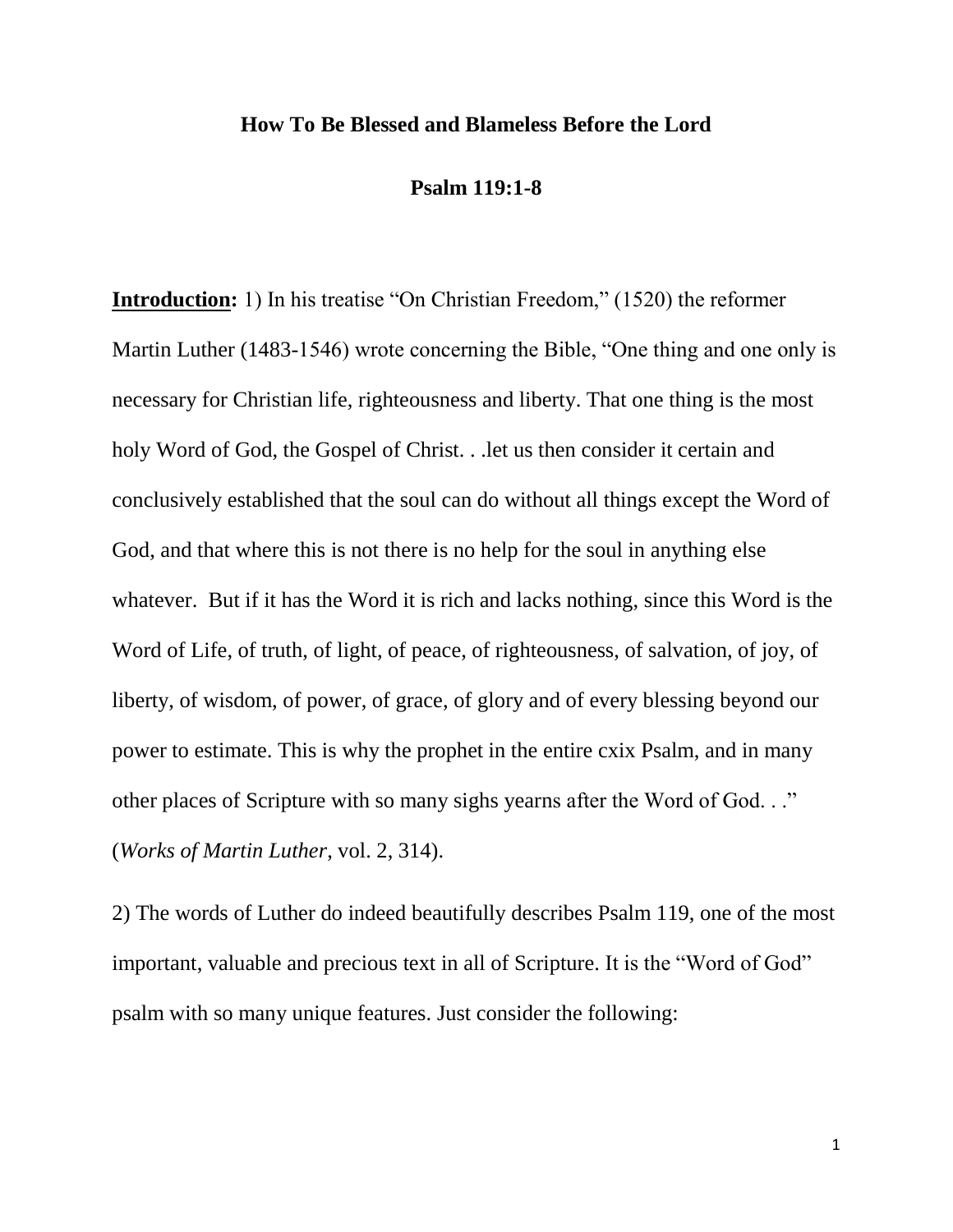- 1) It is the longest chapter in the Bible with 176 verses. It is longer than 17 books in the New Testament. It is longer than each of the Minor Prophets with the exceptions of Daniel, Hosea and Zechariah.
- 2) It is an acrostic psalm (see also Lamentations 3) built on the 22 letters of the Hebrew alphabet. Each verse in each stanza begins with the same letter. For example, each of the first 8 verses begins with the letter *aleph*. If this were English, verses 1-8 each would begin with the letter *A.*
- 3) Almost every verse makes reference to the Word of God. Franz Delitzseh well said of Psalm 119 that it is, "The Christians golden A B C of the praise, love, power and use of the word of God; for here we have set forth in inexhaustible fullness what the word of God is to a man, and how a man is to behave himself in relation to it" (*Commentary on the Old Testament*, vol. 5, 243).
- 4) There are at least 8 different terms or synonyms used in reference to the Word of God: "law" (*torah*), 25 times; "word" (*dabar*), 24 times; "rules" or ordinances" (*mispatim*) 23 times; "testimonies" (*hedot*), 23 times; "commandments" (*miswoth*), 22 times; "decrees" or "statutes" (*huqqim*), 21 times; "precepts" or "charges" (*paqqudim*), 21 times; "sayings," "promise," or "word," ('*imra*), 19 times" (Boice, *Psalms*, 107-150, 971).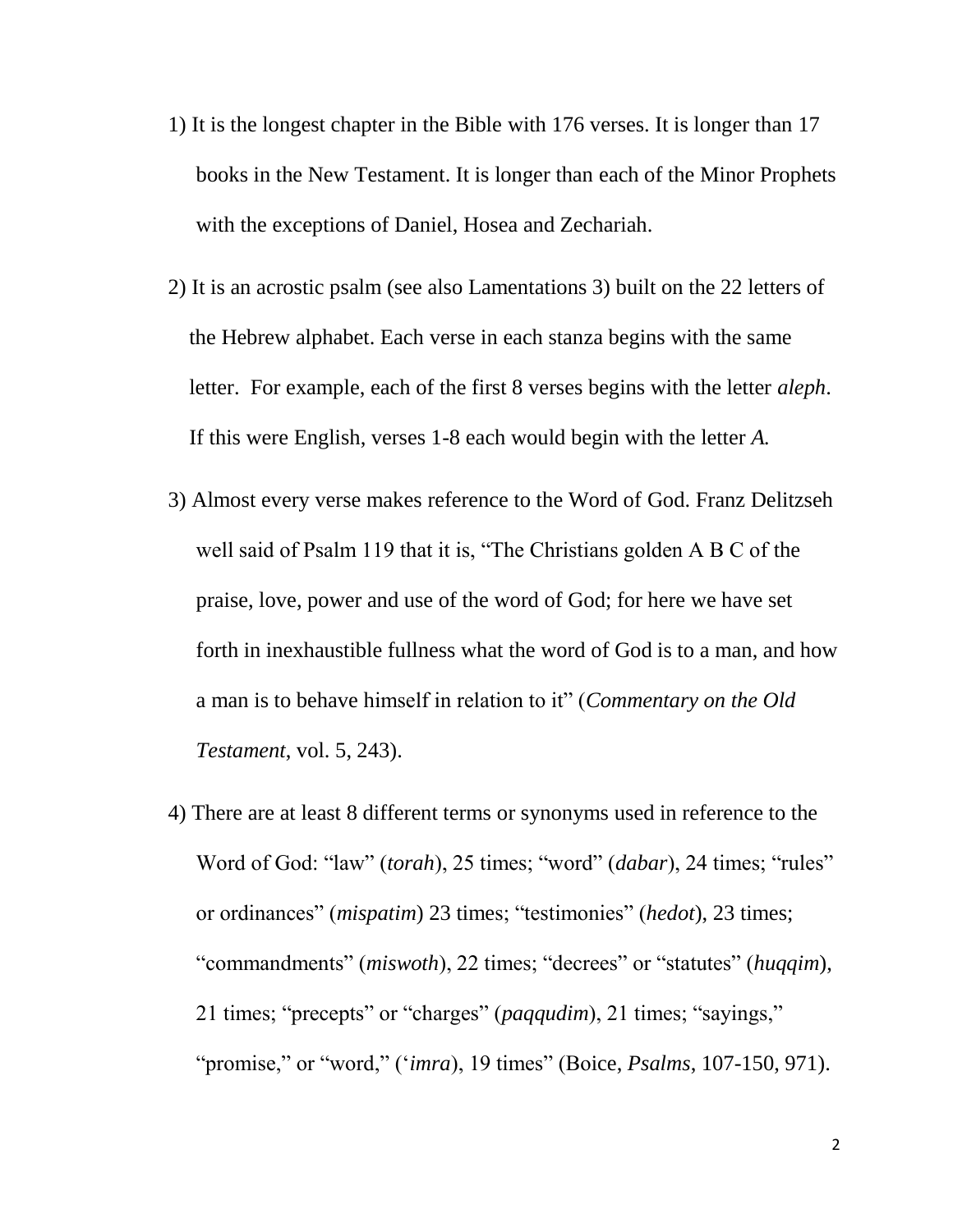3) From stanza one, stanza *aleph*, I want to draw out 8 truths that lead to a blessed and blameless life before the Lord.

#### **I. Walk according to the Lord's instructions 119:1**

- Psalm 119 is composed of various genres (law, lament, praise, innocence, confidence and celebration). However, it is "best to call it a wisdom psalm" (Ross, *Psalms*, vol. 3, 461; Van Gemeren, *Psalms*, EBC vol. 5, 858). Verse one certainly recalls Psalm 1. It is composed of a two-fold blessing on those who walk in the word. Happy, fortunate, blessed are those persons 1) "whose way is blameless" and 2) "who walk in the law of the Lord." It is easy to see how the two ideas support one another.
- The blameless person is a person of integrity (cf. Psalm 101: 1Tim. 3:1). Their manner of life is above reproach. They conduct themselves wisely because they walk in the word, they live their lives in harmony with and obedience to the law of the Lord. Like the man of Psalm 1, such a person "delights in the law of the Lord, and on his law he meditates day and night" (Ps. 1:2). This man is blessed because he is blameless. His life knows nothing of duplicity or hypocrisy. There is no pretense in this man. He rejoices in the reality that happiness and holiness are wonderful companions.

# **II. Seek the Lord with all your heart 119:2**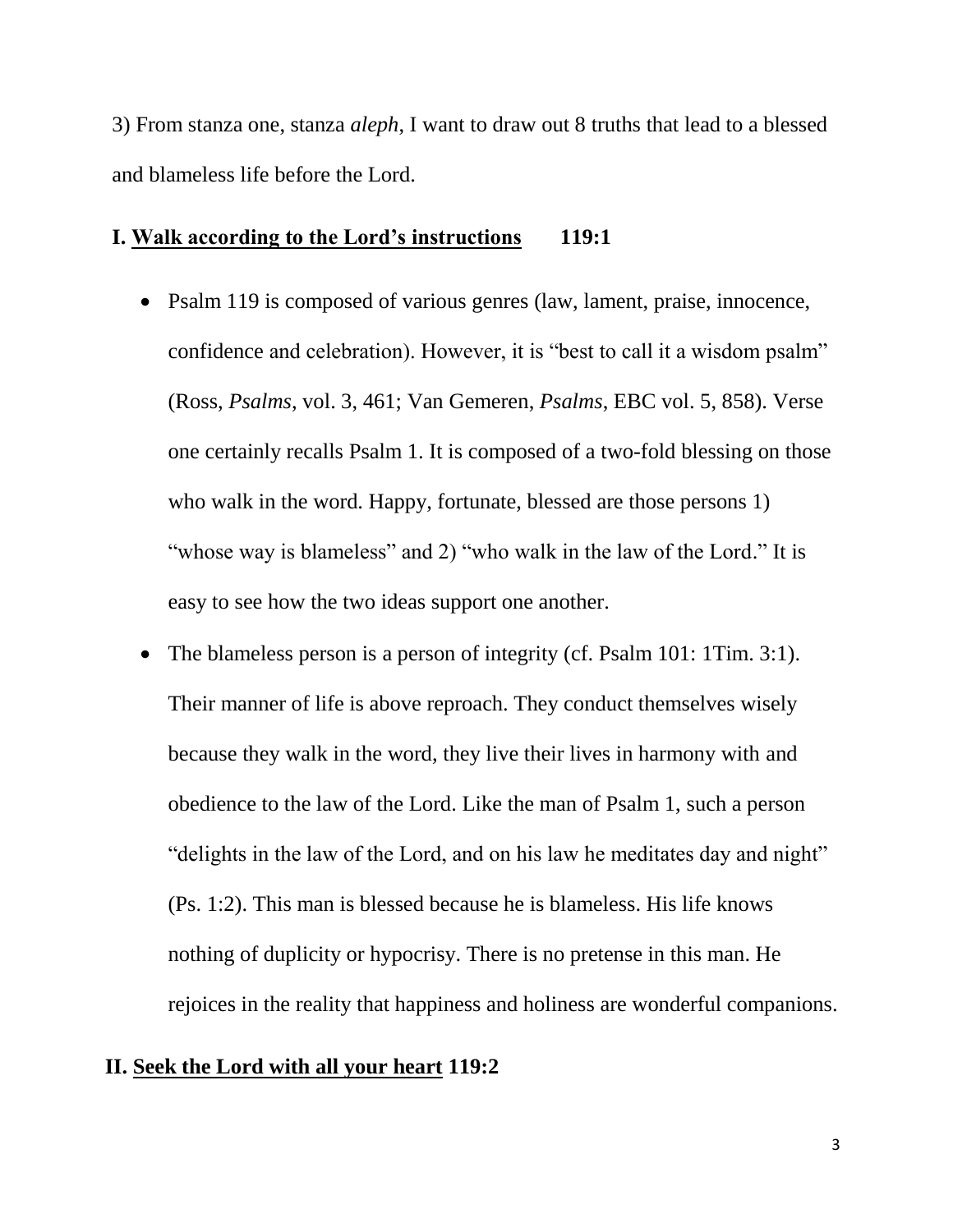Verse 2 contains a second blessing and it may be the key that unlocks the entire psalm. Why? Because the heart of the matter is always the heart. The blessed person seeks the Lord "with their whole heart." This person is in passionate pursuit of a person! He wants to know his Lord above all else. And, he well understands that knowledge of God is discovered in His word, here in verse two, "his testimonies." "Testimonies" has covenantal connotations. Spurgeon says, "Blessedness is ascribed to those who treasure up the testimonies of the Lord: in which is implied that they search the Scriptures, that they come to an understanding of them, that they love them, and then that they continue in practice of them. We must first get a thing before we can keep it" (*The Treasury of David*, vol. 3, 141). Jeremiah 29:13 reminds us, "You will seek me and find me, when you seek me with all your heart." Keep his testimonies. Seek him with your whole heart. Be blessed!

# **III. Walk in the Lord's ways 119:3**

This verse echoes the wisdom of verse one and naturally flows from verse 2. Seeking the Lord with our "whole heart," we will not practice or be characterized by wrong-doing. *The Message* says such a person will not, "go off on their own." Staying close to the Lord, we will "walk in his ways." God's word is my compass. His word guides my course of conduct, my daily walk. God's word maps out my life. It forms my habits and directs my pursuits. My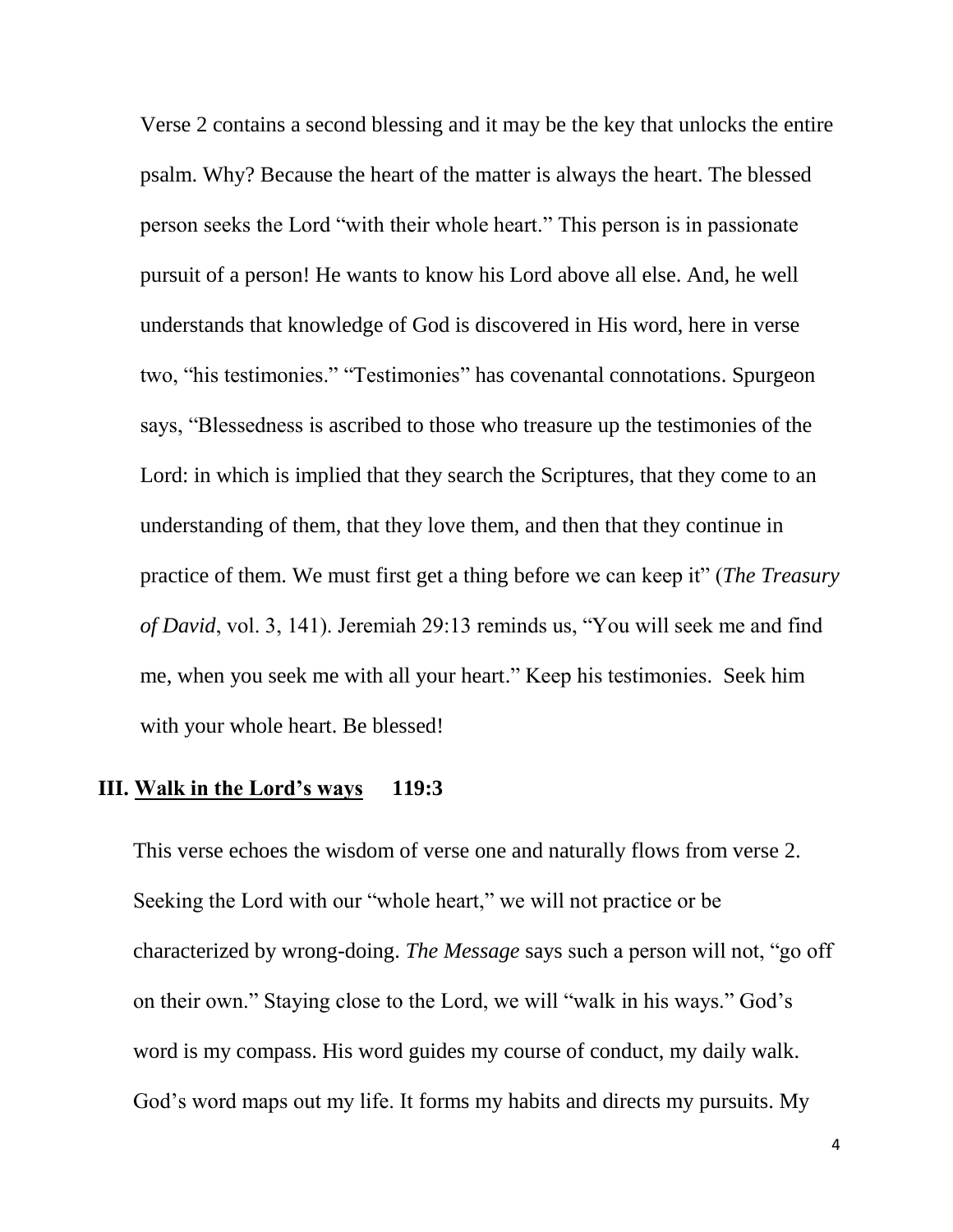friend Lig Duncan says, 'the way of the Lord is about walk, not talk" (Sermon, "Not by Bread Alone Blessed are Those Who Walk in the Word," 1-6-13). He is right. This person doesn't just say the right things, he does the right things. Out of what I call "gospel gratitude," he or she lives out the word of the gospel of Jesus Christ that has transformed them and made them a new creation (2 Cor. 5:17).

# **IV. Diligently keep the Lord's precepts 119:4**

God's word does not contain suggestions for our consideration. They are commands from a king that require and demand our obedience. God's "precepts," His instructions, come to us with the force of a command, a mandate, a divine order. They are not options to be considered. They are commands to be obeyed. They are God's ("your") precepts. Derek Kidner says, "the word points to the particular instructions of the Lord, as one who cares about detail" *(Psalms 73-150*; TOTC, p. 418). And, because these are the sovereign Lord's particular instructions, they are "to be kept diligently." The idea is God's word is to be fully and completely obeyed. Partial obedience is complete disobedience, just like partial faithfulness is complete unfaithfulness or partial honesty is complete dishonesty. We have a delightful fixation on keeping the instructions of our Lord! They are not a burden. They are our joy!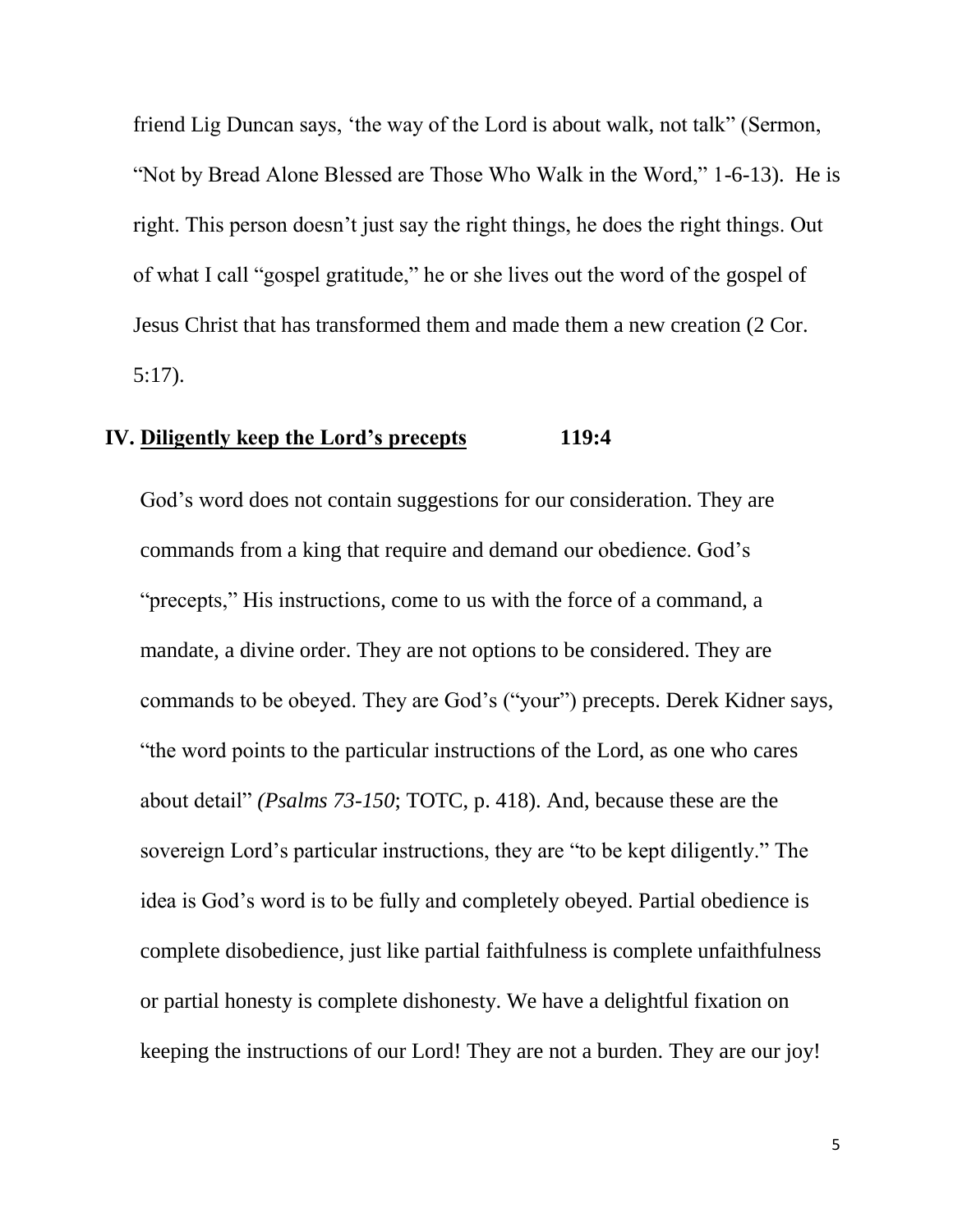## **V. Commit your ways to the Lord's statutes 119:5**

- Verses 5-8 shift to the first person. The psalmist begins to apply in a deeply personal way his desire to obey the teachings of the Bible. Six personal pronouns fill these last four verses.
- The blessed man says to the Lord, "Oh that my ways may be steadfast in keeping your statues." This is the  $3<sup>rd</sup>$  time he has used the word "ways." (vs. 1, 3). The psalmist prays that his ways will line up with God's ways! Further, he wants to be "steadfast," diligent, disciplined, consistent in keeping and obeying the Lord's statutes. Ross notes, "The word for "statutes" here and in verse 8 emphasizes the binding nature of God's law. By keeping these statutes one's conduct will be steadfast" (470). The Psalmist is well aware that our human hearts are prone to wander. He knows our ways, our manner of living, is not naturally directed to keep God's statutes. He readily acknowledges his need for God to be steadfast in his obedience.

#### **VI. Meditate on the Lord's commandments 119:6**

Steadfast obedience has a wonderful and blessed result: "Then I shall not be put to shame." A Christian cannot lose their salvation. However, we can be put to shame. We can be embarrassed by our disobedience in obeying the will of our heavenly Father. Spurgeon well says, "Sin brings shame, and when sin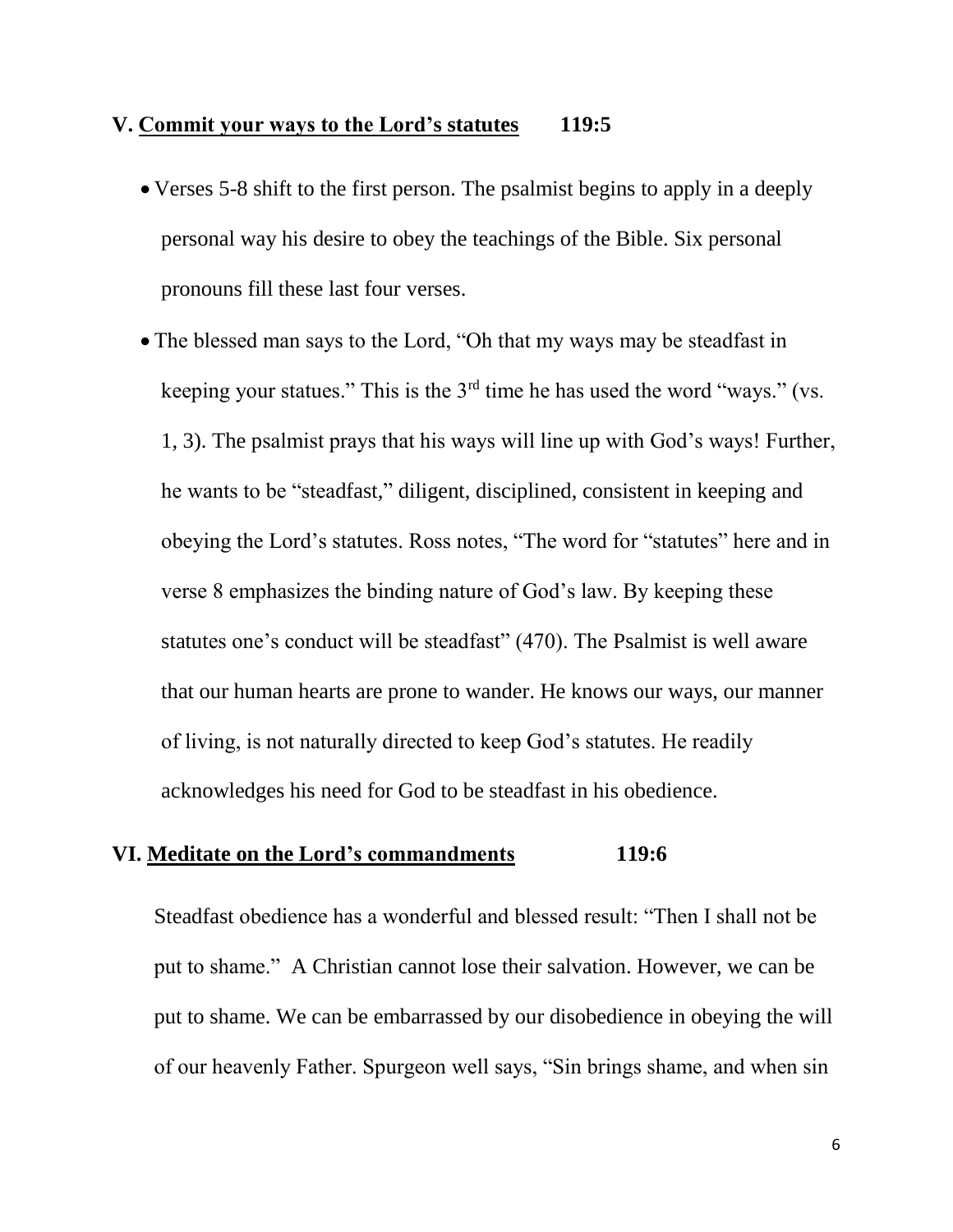in gone, the reason for being ashamed is banished" (144). Adam and Eve had no experience of shame until they listened to Satan and disobeyed the Lord (Gen. 3). The same is true for us. Whose voice will we hear and listen to? The psalmist has the answer: "I will have my eyes fixed on all your commandments." The word "fixed" means to gaze at with intensity, to carefully pay attention to, to dwell upon, meditate. The psalmist says in order to not be put to shame, I will glue my eyes on all your commandments. I will not take a cafeteria approach to your word picking and choosing the parts I will obey. All of your word for all of me all of the time will be my ambition, my holy pursuit. No part-time Christianity for me!

## **VII. Learn about the Lord's righteous judgments 119:7**

In verse 2 we are told to seek the Lord with our "whole heart." Now in verse 7 we declare that we will praise the Lord with an "upright heart." Praise flows naturally from an upright heart that has fixed its eyes on all the commandments of the Lord (v.6) and has learned his righteous rules, his righteous decisions (v.7). Obedience, we discover, is not a burden. It is not a life of dullness and drudgery. It is a life of delight, praise, joy, blessedness. Learning the Word of God, his ways and wisdom, is a call to discipleship. It is a call to be a diligent student of the Word. To love God, we must know God. Bible study leads to praise. Theology leads to praise! Spurgeon beautifully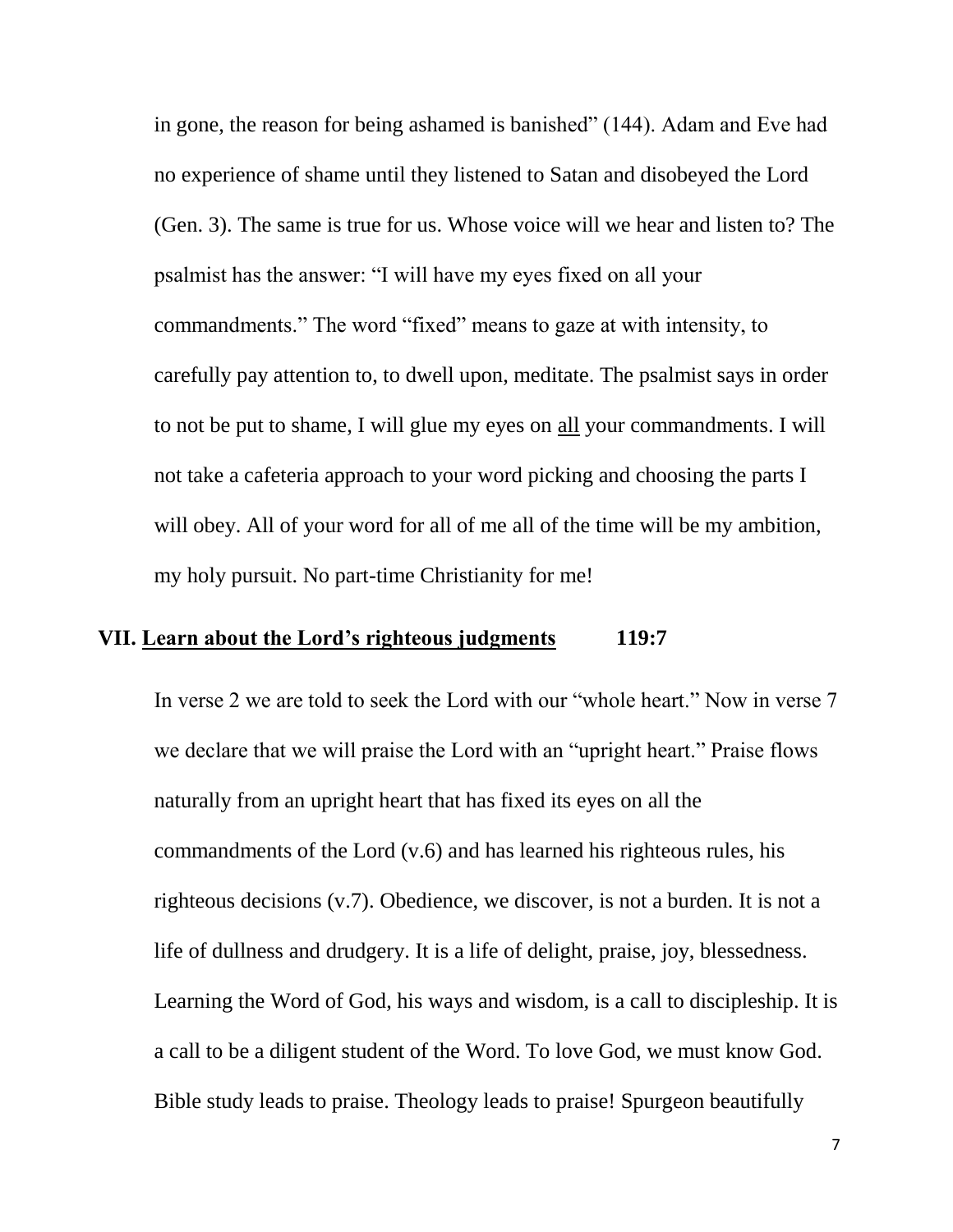says, "We must learn to praise, learn that we may praise, and praise when we have learned" (145). The Bible, by its very nature, is a song book, a music book. Study it and you will soon find yourself singing about it and the Savior it points to!

# **VIII. Keep the Lord's statutes 119:8**

- This first stanza ends on a note of resolve, of determination. "I will keep your statues" (cf. v. 5). With resolve springing forth from my "whole heart" (v. 2) and my "upright heart" (v. 7), I have determined in my soul to obey your word, "all your commandments" (cf. v.6). This is not a boastful declaration, for it is followed by a humble and heartfelt request, "do not utterly forsake me [cf. Psalm 22:1]."
- Apparently the psalmist was in some difficulty, some distress. This should not surprise us. After all, 2 Timothy 3:12 reminds us, "all who desire to live a godly life in Christ Jesus will be persecuted." The psalmist well understands that our striving after obedience is all for nothing without the presence of our Lord. Feelings will certainly ebb and flow, come and go. However, in His Word we have a sure and certain promise, "I will never leave you nor forsake you" (Heb. 13:5). With such a promise we can press on. With such a promise we can continually praise the Lord.